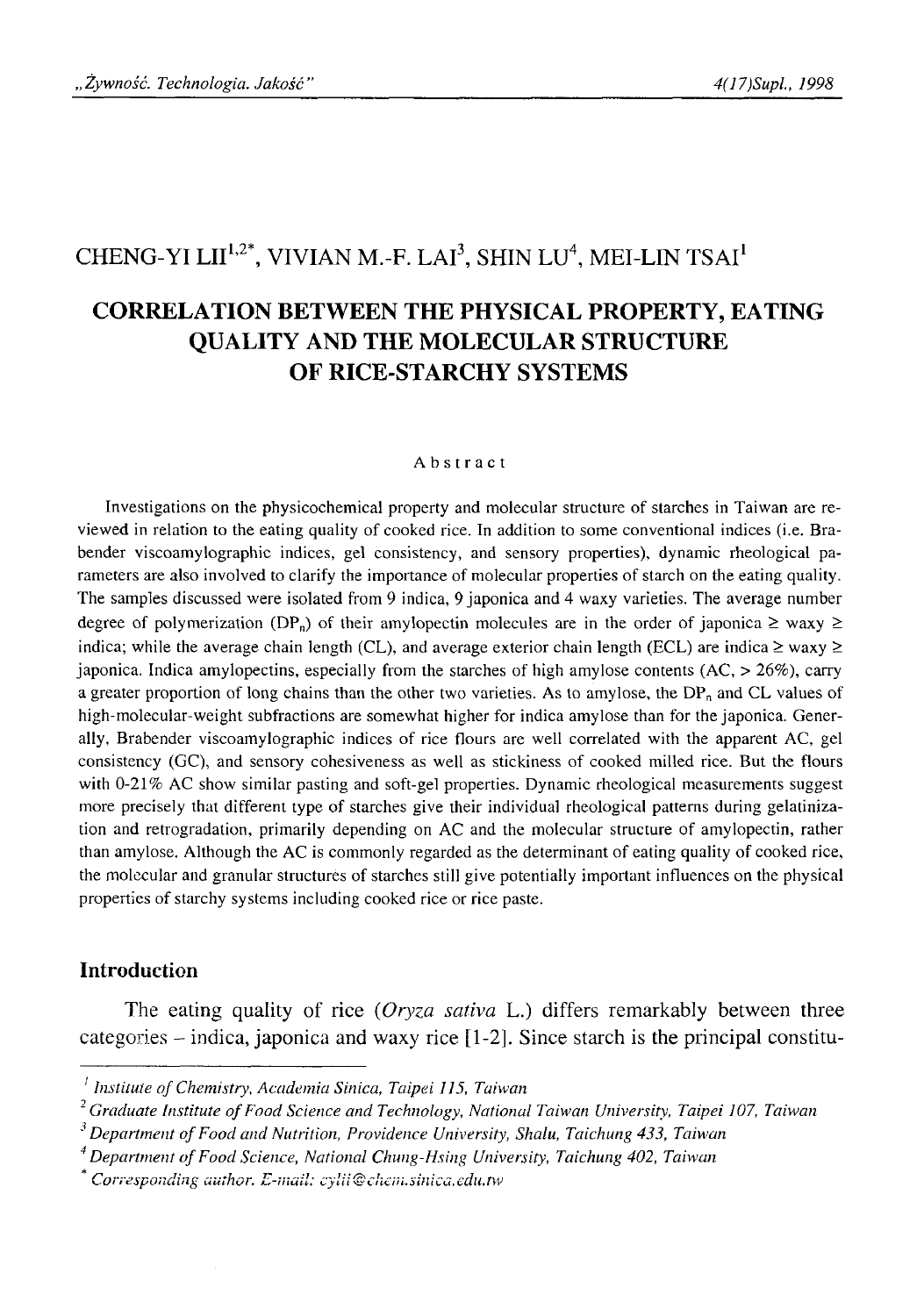ent of milled rice  $(-90\%)$ , diverse varieties of rice starches have been extensively investigated to elucidate the physicochemical basis of rice quality [2-7]. In order to rationalize the cooking or processing method of rice, to classify rice on the basis of eating quality, or to develop preferential rice cultivars, some physicochemical indices have been noticed in relation to rice quality. There are the water absorption, volume expansion and alkali spreading value of milled rice, the instrumental and sensory texture of cooked rice, and the final gelatinization temperature (GT), gel consistency (GC), viscoamylographic parameter, swelling number, hot-water solubilization, and the apparent as well as hot-water-insoluble amylose content (AC) of rice flours or starches [8 ]. Correlations between these traditional indices and the eating quality of cooked rice have been reviewed by Juliano [8, 9]. And, the classification of rice quality is generally made on the basis of total or hot-water-insoluble AC, GC, GT, viscoamylographic indices, etc. [4-9]. However, the role of these indices and the structures of starch molecules in the texture of rice products are still ambiguous [3, 9]. Recently, the fine structure of rice starch molecules, i.e. amylose and amylopectin, have been extensively examined in our laboratory and elsewhere [10-16], and giving important influences on the pasting and rheological properties during gelatinization and retrogradation of rice starch systems [10, 13, 17-18]. Therefore, the effects of the AC, molecular structure, and swelling-solubility property of rice starches on the pasting, gelling and dynamic rheological properties are sequentially summarized in relation to the eating quality of rice products.

### **Correlations between the physicochemical properties of rice flours**

The physicochemical properties of 22 rice flours in the previous studies [5, 13, 15, 18-28] are summarized in Table 1. Nine indica rice studied include Tainan Sen 15 (TNS15), Tainan Sen 19 (TNS19), Taichung Native 1 (TCN1), Taichung Sen 17 (TCS17), Kaohsiung Sen 7 (KSS7), Tainung Sen 19 (TNuS19), Taichung Sen 3 (TCS3), Taichung Sen 10 (TCS10) and Tai Sen 1 (TS1). Nine japonica rice analysed are Kaohsiung 1 (KS1), Tainan 5 (TN5), Tainung 67 (TNu67), Kaohsiung 142 (KS142), Tainan 9 (TN9), Taichung 189 (TC189), Tainung 70 (TNu70), Taigune 9 (TG9) and Taichung 65 (TC65). And, waxy rice examined are two indica waxy rice [Taichung Sen Waxy 1 (TCSW1), Hong Kiao Waxy (HKW)] and two japonica waxy rice [Taichung Waxy 70 (TCW70) and Hsinchu Waxy 4 (HCW4)]. The average apparent AC in starch is in the range of 14-35%, 9.2-20.5% and 0.9-1.4% for the indica, japonica and waxy samples, respectively. The crude protein and fat contents of these flours are 6.9-12.5% and 0.41-1.08%, respectively. And, the gel consistency in 0.2 N KOH is 28-35 mm and 73-100 mm for the flours of 26-35% and 0.9-20.5% amylose, respectively.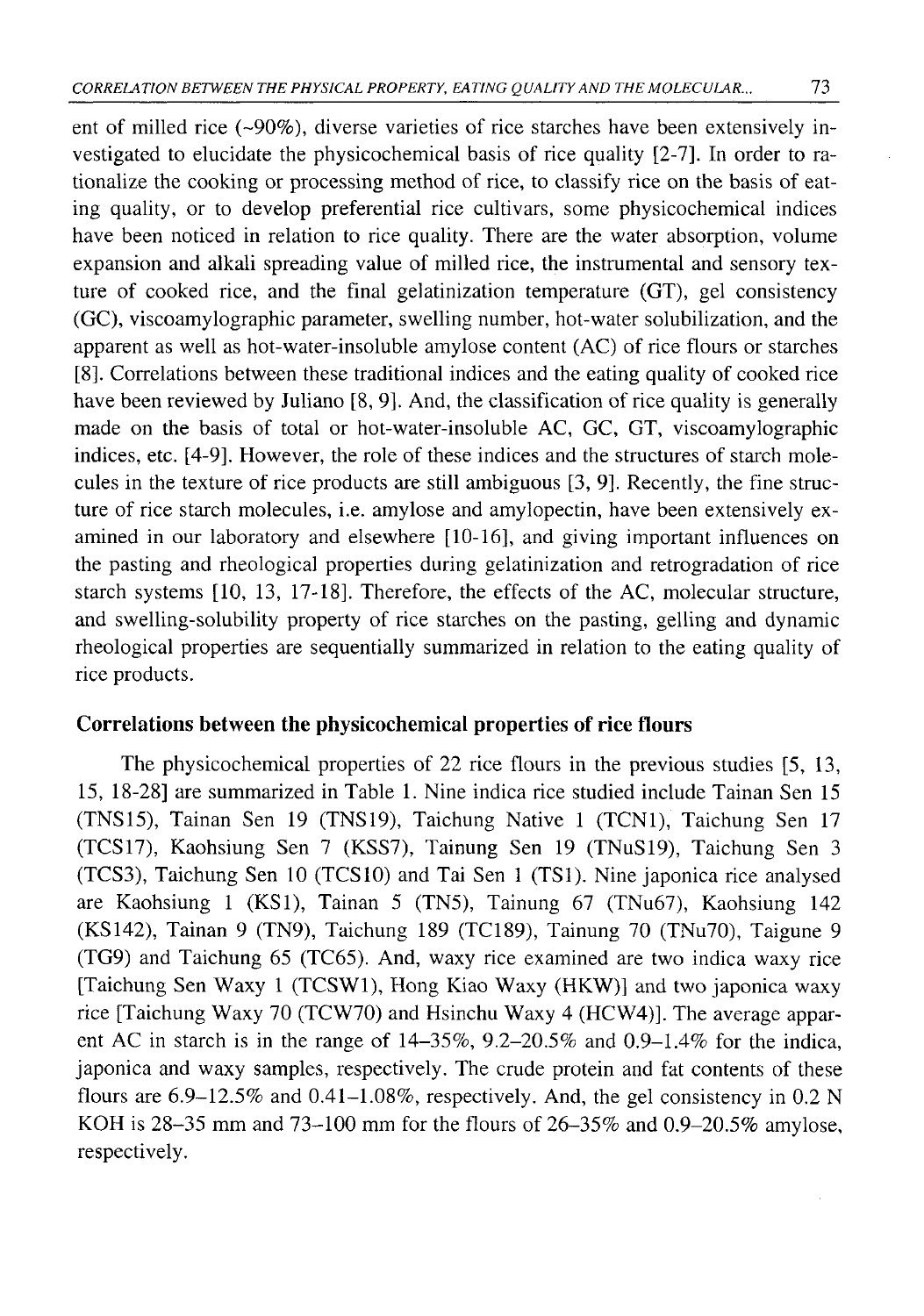Table 1

|          |            | App.             | Crude                    | Crude fat.                   | GC <sup>c</sup>          |                              |  |
|----------|------------|------------------|--------------------------|------------------------------|--------------------------|------------------------------|--|
| Type     | Variety    | AC, $\%$ $\circ$ | protein, %               | %                            | mm                       | Literature cited             |  |
|          | 11. TNS15  | 34.9             | 10.9                     | $\mathbf{a}$                 | 35                       | [19,20]                      |  |
| Indica   | 12. TNS19  | 28.5             | 8.6                      | 0.75                         | 32                       | $[21]$                       |  |
|          | 13. TCN1   | 29.0             | 10.7                     | 0.79                         | 31                       | $[5, 19-20, 22]$             |  |
|          | 14. TCS17  | 28.3             | 11.0                     | 0.53                         | 28                       | $[15, 18, 22 - 23]$          |  |
|          | 15. KSS7   | 26.7             | 12.5                     |                              | 33                       | [5, 13, 18, 19, 20]          |  |
|          | 16. TNuS19 | 26.3             | 8.02                     | 0.41                         | 30                       | [18, 24]                     |  |
|          | 17. TCS3   | 15.6             | 10.6                     |                              | 76                       | $[5, 19-20]$                 |  |
|          | 18. TCS10  | 15.6             | 8.6                      | 0.46                         | 81-89                    | $[5, 13, 15, 19-20, 22, 25]$ |  |
|          | 19. TS1    | 14.4             |                          | $\qquad \qquad \blacksquare$ |                          | $[15]$                       |  |
|          | 21. KS1    | 20.5             | 10.7                     | $\blacksquare$               | 87                       | [19]                         |  |
|          | 22. TN5    | 17.5             | 8.2                      | $\overline{\phantom{a}}$     | 93                       | $[5, 19-20]$                 |  |
|          | 23. TNu67  | 16.5             | 8.6                      | 0.54                         | 73-90                    | $[13, 18, 19 - 23, 26]$      |  |
|          | 24. KS142  | 15.6             | $\overline{\phantom{0}}$ |                              |                          | [27]                         |  |
| Japonica | 25. TN9    | 14.5             | $\overline{\phantom{a}}$ |                              |                          | [27]                         |  |
|          | 26. TC189  | 14.3             | 6.9                      | 0.75                         | 76                       | [15, 18, 25]                 |  |
|          | 27. TNu70  | 14.0             | ۰                        |                              | ÷.                       | [15, 18]                     |  |
|          | 28. TG9    | 12.5             | $\overline{\phantom{a}}$ | $\overline{\phantom{0}}$     | $\overline{\phantom{a}}$ | [15]                         |  |
|          | 29. TC65   | 9.2              | 9.2                      | u,                           | 88                       | $[5, 19-20]$                 |  |
|          | 31. TCSW1  | 1.35             | 8.68                     | 1.08                         | 93-100                   | [18, 21, 23]                 |  |
|          | 32. HKW    | 1.18             | $\overline{\phantom{a}}$ | $\blacksquare$               | $\overline{\phantom{a}}$ | $[27]$                       |  |
| Waxy     | 33. TCW70  | 0.93             | 7.5                      | 0.92                         | 97                       | [18, 24, 26, 28]             |  |
|          | 34.HCW4    | 0.87             | $\overline{\phantom{a}}$ | $\overline{\phantom{a}}$     | $\blacksquare$           | $[27]$                       |  |

Some physicochemical properties of rice flours"

<sup>a</sup> Data presented were means results in literature.

<sup>b</sup> Weight percentage on dry starch basis.

 $\degree$  Gel consistency in 0.2 N KOH.

<sup>d</sup> Not determined.

The Brabender viscoamylographic measurements [5, 29-30] have demonstrated that the peak  $(P)$  and hot-paste viscosities  $(H)$  of indica rice flours  $(10\%)$  are larger than those of the japonica, and the waxy the least. However, the inverse situation is true for rice starches (7%) [30]. Three indica rice flours (e.g. TNS15, TCN1 and KSS7) have greater setback (SB) and total setback viscosities (SB<sub>t</sub>), but lower breakdown ratio (BD<sub>r</sub>) than the other samples. The viscoamylographic indices and gel consistency, commonly regarded as the important indicators for eating quality of cooked rice [5,7,8], are closely correlated with AC (Table 2) [5]. Significant correlations between AC, GC, and Amylographic indices of rice flours, and the hardness and stickiness of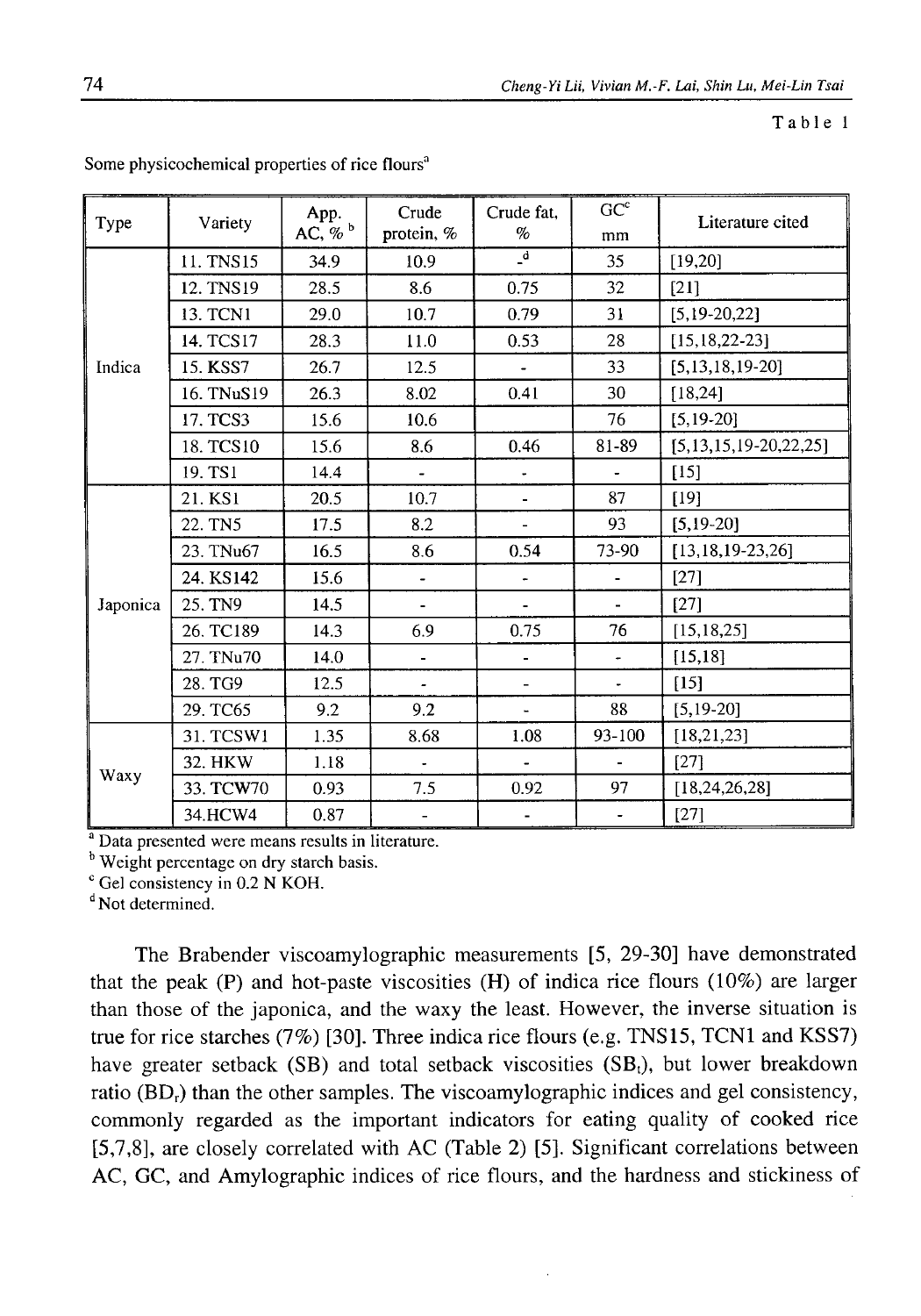cooked rice were also found by Song et al. [2] and Juliano [3, 8]. Nonetheless, most of viasoamylographic indices except for H and  $SB<sub>t</sub>$  are less correlated with the crude protein content. In the case of gel consistency, it shows significantly negative correlation with the H, SB, SB<sub>t</sub>, H/P, and C/P ratios ( $p < 0.05$ ), where C is the cold-paste viscosity [5]·

Table 2

Correlation coefficients between physicochemical properties and the Brabender viscoamylographic indices of 10% rice flours [5]

| Indices         | Apparent AC | Crude protein content | Gel consistency |
|-----------------|-------------|-----------------------|-----------------|
| P               | 0.32        | 0.44                  | $-0.63$         |
| н               | $0.82**$    | $0.67**$              | $-0.89**$       |
| <b>BD</b>       | $-0.67$     | $-0.25$               | 0.32            |
| $BD_r$          | $-0.90**$   | $-0.62$               | 0.64            |
| <b>SB</b>       | $0.92**$    | 0.53                  | $-0.70*$        |
| SB <sub>t</sub> | $0.98**$    | $0.67*$               | $-0.88**$       |
| H/P             | $0.87**$    | 0.53                  | $-0.72*$        |
| C/P             | $0.89**$    | 0.50                  | $-0.68*$        |
| C/H             | $0.75*$     | 0.40                  | $-0.45$         |

<sup>a</sup> Significant level: \*,  $p \le 0.05$ ; \*\*  $p \le 0.01$ ; \*\*\*  $p \le 0.001$ 

Table 3

Correlation coefficients between the eating quality of cooked milled rice and the physicochemical properties of rice flours [5]

|                           | Cohesiveness         | <b>Stickiness</b>     | Overall    |
|---------------------------|----------------------|-----------------------|------------|
| Crude protein content     | $-0.52$              | $-0.70^{*}$           | $-0.66*$   |
| Apparent AC               | $-0.72^{*}$ a        | $-0.94$ <sup>**</sup> | $-0.87***$ |
| Gel consistency           | 0.38                 | $0.94***$             | $0.80***$  |
| Viscoamylographic indices |                      |                       |            |
| Pasting temperature       | $-0.29$              | $-0.66$               | $-0.63$    |
| $\mathbf P$               | 0.28                 | $-0.41$               | $-0.42$    |
| $\mathbf H$               | $-0.26$              | $0.83***$             | $0.66*$    |
| <b>BD</b>                 | $-0.18$              | 0.18                  | $0.65*$    |
| $BD_r$                    | $0.84***$            | $0.84***$             | $0.86***$  |
| SB                        | $-0.72$ *            | $0.86^{**}$           | $-0.87***$ |
| $SB_t$                    | $-0.61$              | $0.93***$             | $-0.91$    |
| HP                        | $-0.57$              | $0.84***$             | $0.92***$  |
| C/P                       | $-0.68$ <sup>*</sup> | $0.80***$             | $0.82***$  |
| C/H                       | $-0.89$ **           | $0.69*$               | 0.50       |

<sup>a</sup> Significant level:  $^{*} p \le 0.05$ ;  $^{**} p \le 0.01$ ;  $^{***} p \le 0.001$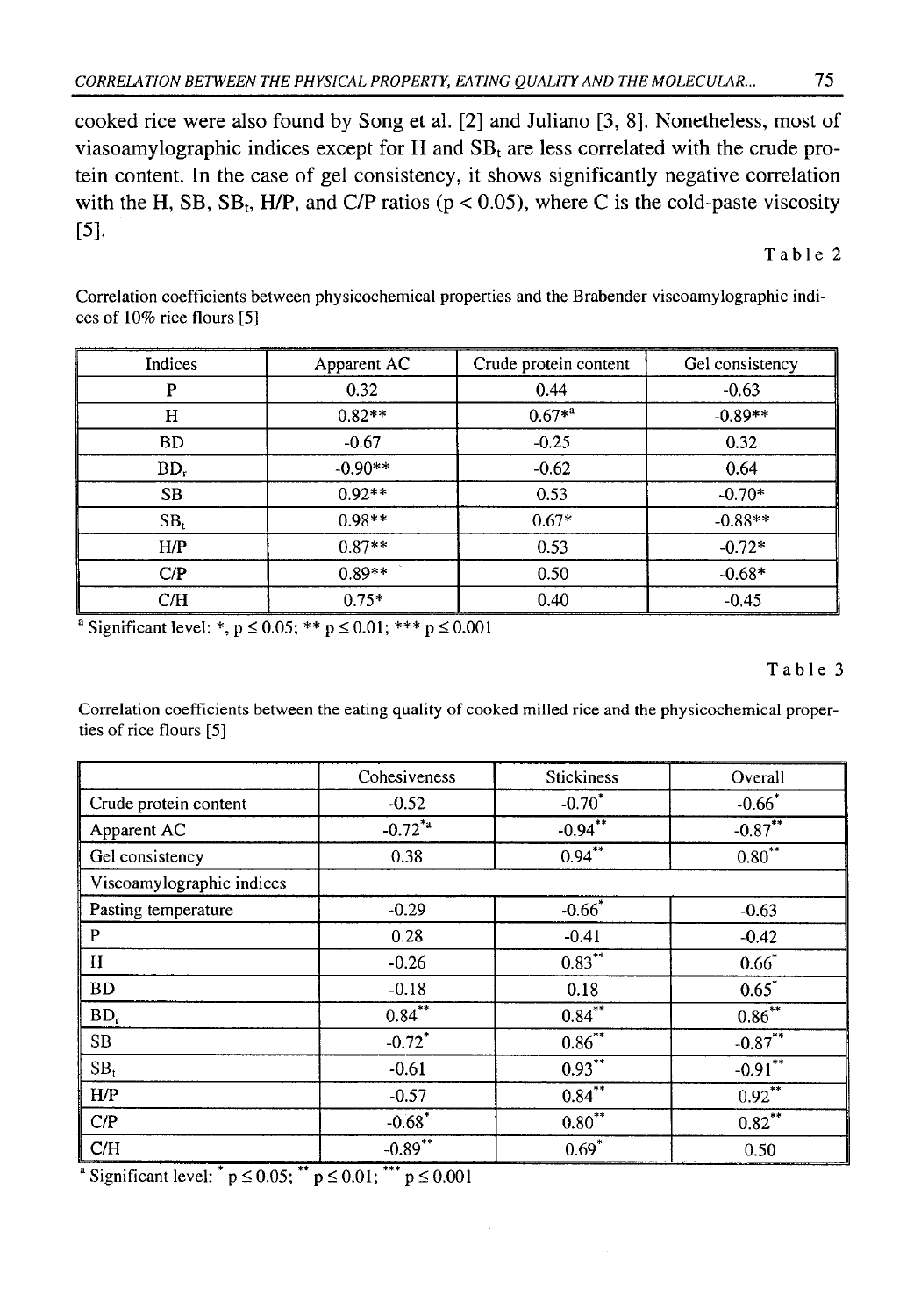The above physicochemical properties and the eating quality of cooked milled rice such as cohesiveness, stickiness and overall texture are negatively correlated with  $(p<0.01)$  the crude protein and apparent amylose contents, but positively with GC (Table 3) [5]. The significant factors are  $BD_r$ , SB, C/P and C/H values for cohesiveness, H,  $BD<sub>r</sub>$ , SB, SB<sub>t</sub>, H/P, C/P and C/H for stickiness, and H, BD, BD<sub>r</sub>, SB, SB<sub>t</sub>, H/P, and C/P for overall scores.

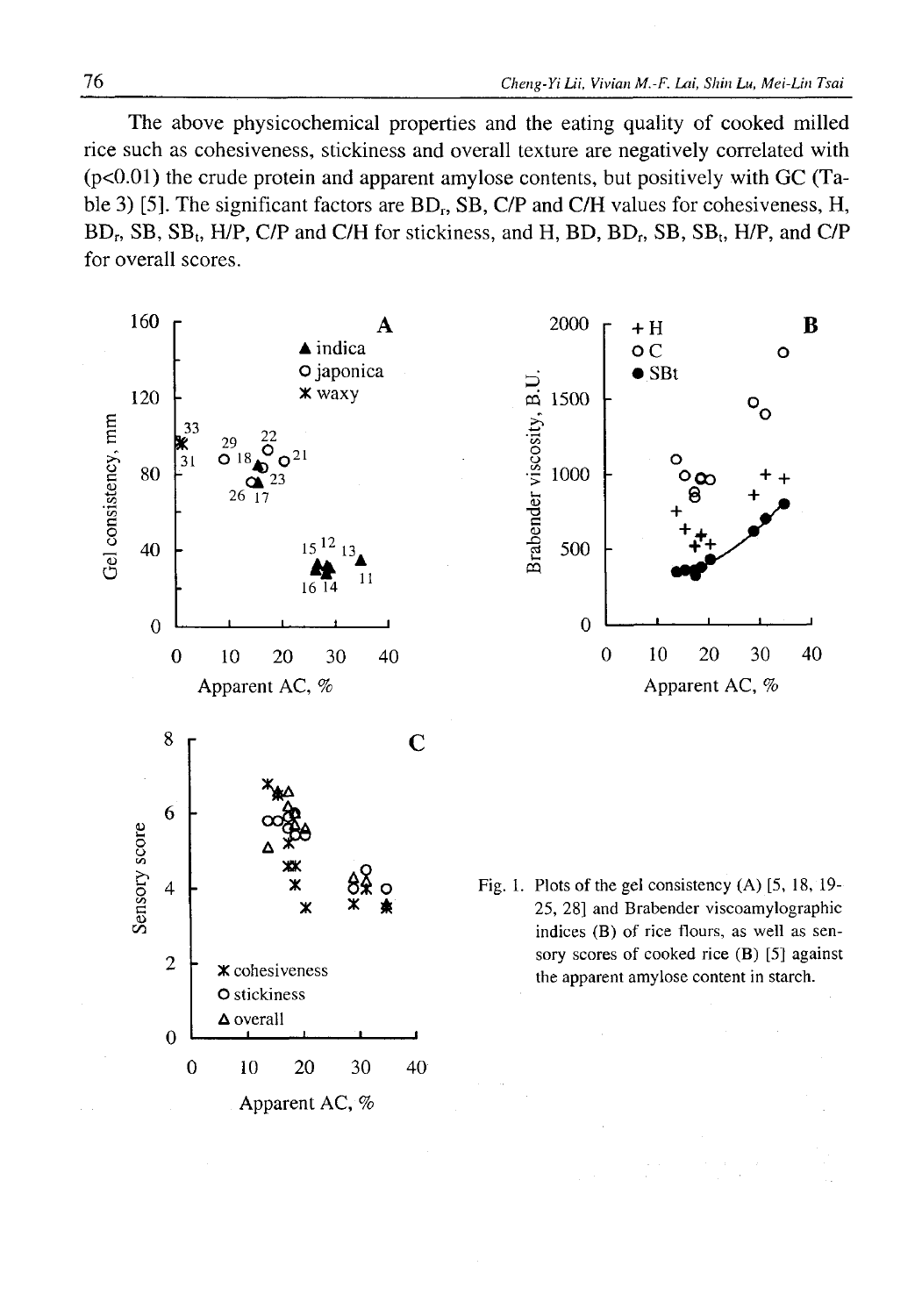The Ac-dependencies of the eating quality indices are further depicted in Figure 1. The gel consistency measurements (Figure 1A) [5, 19-25, 28] suggest that the rice flour systems can be divided into hard and soft gels as the AC is  $\geq$  26% (high-AC) and  $\leq$  21% (waxy to low-AC) respectively, according to the classification of Juliano [3]. Since the gelling time for GC measurements is short  $(30 \text{ or } 60 \text{ min})$  [8], and solely reflecting the properties of short-term retrogradation, it is likely incapable of further identifying the influence of AC and molecular structure. The viscoamylographic indices H, C and  $SB<sub>t</sub>$  show positive AC-dependence for the high-AC indica flours (Figure IB) [5]. While, the AC-dependence of paste viscosity can vary with the flour concentration used [31]. In addition, the  $SB_t$  value increased with increasing AC ( $SB_t$  =  $0.75AC<sup>2</sup> - 13.50AC + 374.85$ ,  $R<sup>2</sup> = 0.99$ ) due to the effect of water-soluble amylose leaching. This tendency is different from those of  $BD<sub>r</sub>$ , which decreasing with increasing AC (BD<sub>r</sub> =  $0.001AC^2 - 0.110AC + 2.997$ , R<sup>2</sup> = 0.82). The latter phenomenon could be attributed to the fact that the higher-AC starch granule is more rigid and resistant to swelling and disintegration  $[6, 7, 17, 26]$ . As to the sensory properties (Figure 1C)  $[5]$ , those of low-AC (10-21%) have high scores in cohesiveness, stickiness and overall texture due to the consumer preference [9]. Similarly, Sandhya Rani et al [7] reported that the paste breakdown (BD) of 21 nonwaxy rice flours is inversely correlated to the sensory and viscoelastograph hardness of cooked rice, and the BD at 95°C correlated excellently with total and insoluble AE, sensory and instrumental measures of cookedrice texture.

Generally, the gelatinized high-AC rice, rice flours or starches show greater firmness, higher cold-pasting viscosity [5, 29], Amylographic consistency, total setback [3, 5], and gel rigidity [3, 17, 32] due to notable retrogradation within granule or to granular rigidity [6-7], as comparing with the low-AC. Accordingly, starch granule rigidity or fragility may be the basic element in rice quality [7]. The texture of cooked rice is primarily governed by the apparent or water-insoluble AC, rather than by crude protein [5, 7-9], in agreement with the findings of Bhattacharya et al. [4]. However, some disagreements are also found as compared with the data of Juliano, who discovering that protein has significant influences on the GC, P, and SB values of rice flours, and the hardness, rather than stickiness, of cooked rice [8].

## **Correlations between the fine structure and retrogradation property of amylopectin**

### *Fine structure of rice amylopectin*

Two typical profiles of size exclusion chromatography (SEC) were found for the chain distribution of 14 rice amylopectins (Figure 2) [14]. The type I profile has three peaks including the extralong chain fraction (a) of chain length  $(CL) > 100$  g.u.), long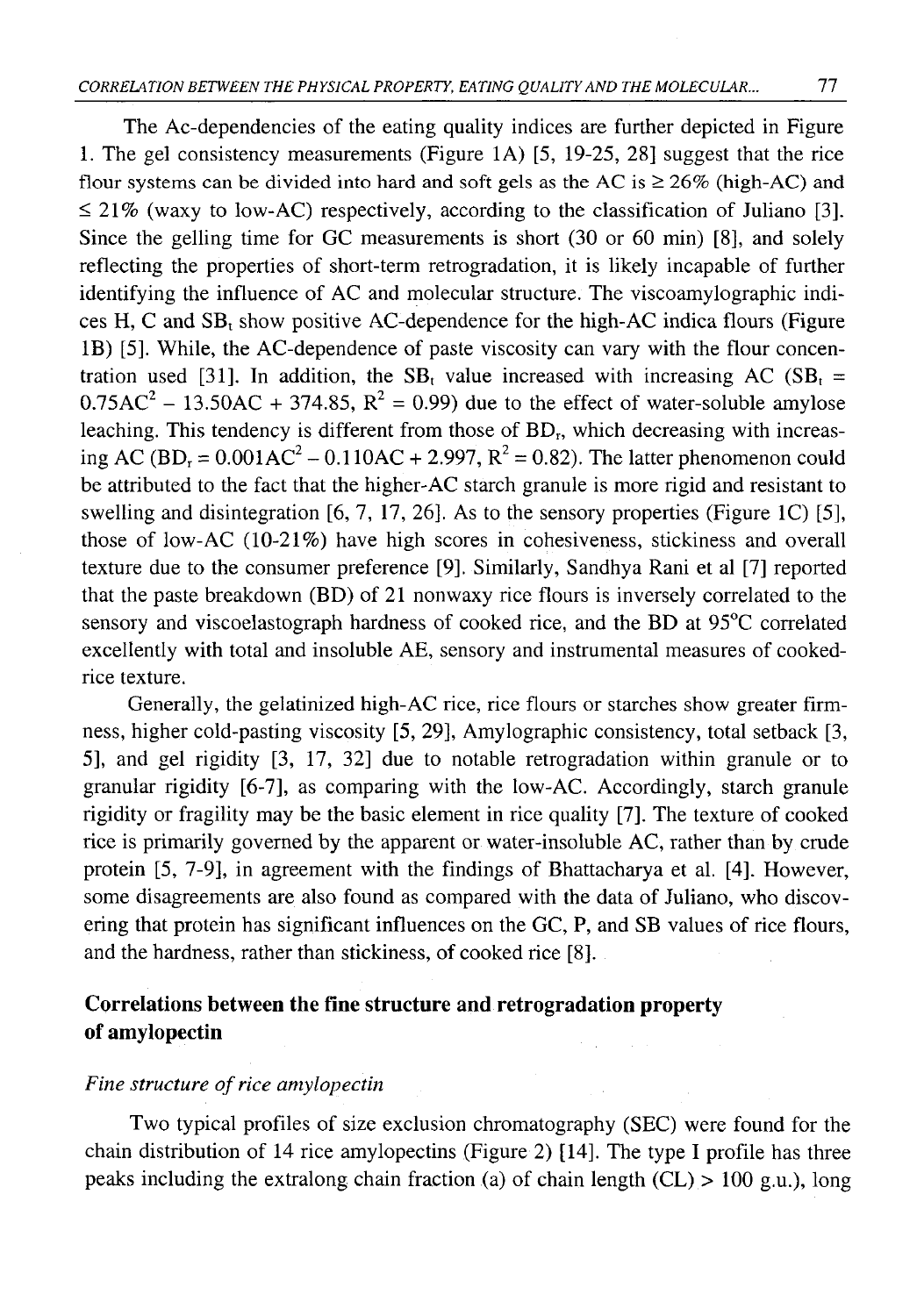chain fraction (b) of  $CL = 25-100$  g.u. and the short chain fraction (c) of  $CL < 25$  g.u. While the second type (II) only contains the b and c fractions.



Fig. 2. Molecular chain distributions of rice amylopectins measured by size exclusion chromatography [14].

The molecular properties of 14 amylopectins (APs) from indica, japonica and waxy rice can be obtained from the SEC results, including the molar fractions of a, b, and c, the  $(a+b)/c$  ratio, the number-average degree of polymerization  $(DP_n)$ , average chain length (CL), average exterior chain length (ECL), and average interior chain length (ICL). As indicated in Table 4, three indica amylopectins (TCN1, TCS17 and KSS7) show type I profile carrying 4-11% extralong chains, 29-36% long chains, and 58~65% short chains with  $(a+b)/c$  ratios of 0.54–0.71 [14]. The DP<sub>n</sub>, CL, ECL and ICL of these three APs are 1743-2885, 20.2-22.1, 14.5-15.8 and 4.7-5.3 g.u., respectively. The other APs give type II profiles with negligible amount of extralong chains, 34- 36% long chains and 64-66% short chains with  $(a+b)/c$  ratios 0.51-0.56. And, the DP<sub>n</sub>, CL, ECL and ICL are 6481-11931, 15.4-19.8, 11.3-13.4, and 3.2-5.7 g.u., respectively. Generally, the DP<sub>n</sub> value is indica  $\leq$  waxy  $\leq$  japonica; the CL and ECL, indica  $\geq$  $waxy \geq$  japonica; and the ICL similar for three varieties of APs. The above results are consistent with those of Reddy et al. [11] that the APs from the highest-amyloseequivalent (AE) variety have the largest proportion of long B chains in the exterior region and the lowest proportion of short chains, while the reverse was true for waxy rice. By studying on 8 varieties of ncc AP fractions, Huzukuri and his coworkers [33]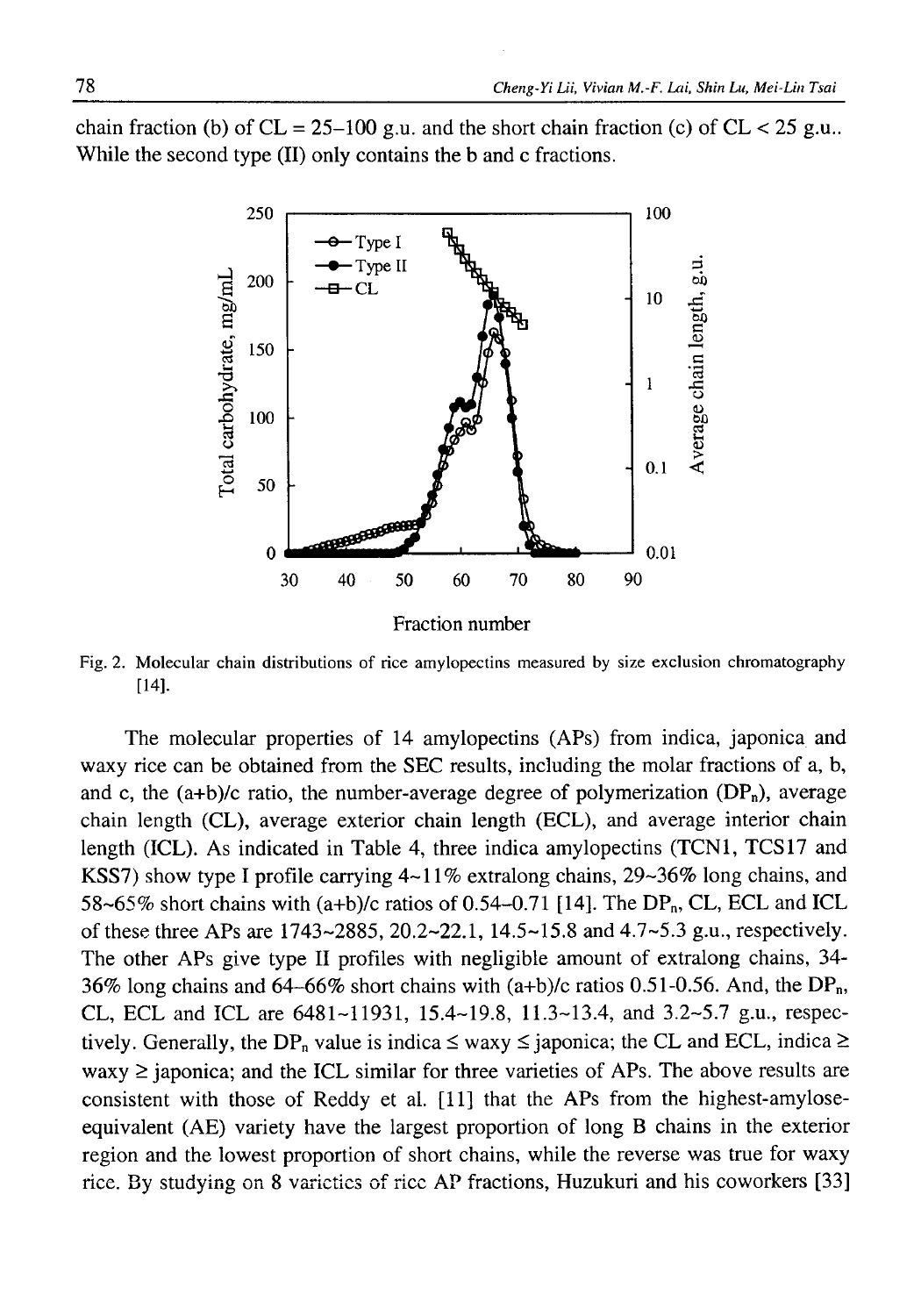also diaplayed that the CL values of indica rice APs (20-22 g.u.) are slightly greater than those of the japonica (19-20 g.u.), and indica APs having greater molecular sizes. Nonetheless, Juliano found that the nonwaxy and waxy rice APs have similar ratios of A to B-chains [3].

Table 4

| Variety    | Extralong, | Long   | short          | Chain ratio, | $DP_n$ | CL   | <b>ECL</b> | ICL  |
|------------|------------|--------|----------------|--------------|--------|------|------------|------|
|            | $a \n%$    | $b \%$ | c % $^{\rm b}$ | $(a+b)/c$    | g.u.   | g.u. | g.u.       | g.u. |
| 13. TCN1   | 10.1       | 31.4   | 58.5           | 0.71         | 2827   | 22.1 | 15.8       | 5.3  |
| 14. TCS17  | 10.9       | 29.2   | 59.9           | 0.67         | 2885   | 21.7 | 15.4       | 5.3  |
| 15. KSS7   | 3.7        | 35.6   | 60.7           | 0.65         | 1743   | 20.2 | 14.5       | 4.7  |
| 18. TCS10  | $nd^c$     | 36.2   | 63.9           | 0.57         | 6481   | 18.8 | 13.4       | 4.3  |
| 19. TS1    | nd         | 34.9   | 65.1           | 0.54         | 7850   | 18.5 | 13.2       | 4.2  |
| 123. TNu67 | nd         | 34.5   | 65.5           | 0.53         | 8812   | 17.5 | 12.6       | 3.9  |
| 24. KS142  | nd         | 34.3   | 65.7           | 0.52         | 7327   | 17.3 | 12.2       | 4.1  |
| 25. TN9    | nd         | 34.5   | 65.5           | 0.53         | 9540   | 16.3 | 11.7       | 3.6  |
| 26. TC189  | nd         | 35.0   | 65.1           | 0.54         | 10470  | 15.4 | 11.3       | 3.2  |
| 27. TNu70  | nd         | 35.4   | 64.6           | 0.55         | 11931  | 15.7 | 11.5       | 3.2  |
| 31. TCSW1  | nd         | 35.7   | 64.3           | 0.56         | 7721   | 19.8 | 13.1       | 5.7  |
| 32. HKW    | nd         | 35.0   | 65.0           | 0.54         | 8270   | 19.1 | 13.2       | 4.8  |
| 33. TCW70  | nd         | 34.2   | 65.8           | 0.52         | 9101   | 17.6 | 12.2       | 4.4  |
| 34. HCW4   | nd         | 33.9   | 66.1           | 0.51         | 9844   | 17.4 | 11.8       | 4.6  |

Chain distributions and molecular properties of amylopectins from various rice starches  $a$  [14]

<sup>a</sup> Means with different letters in the same column are significantly different ( $p < 0.05$ )

<sup>b</sup> Molar percentage determined by SEC.

<sup>c</sup> Not detectable

### *Influence of amylopectin structure on the retrogradation property itself*

It is known that the hardness or gel strength of starch gels or cooked rice is proportional to the retrogradation enthalpy. And, the changes in the retrogradation enthalpy of AP gels can be described according to the Avrami equation [34]:

# $\log\{-\ln[(\Delta H_{\infty}-\Delta H_{t})/(\Delta H_{\infty}-\Delta H_{0})]\} = \log k + n \log t$

where k is the rate constant, and n is the Avrami exponent implying the geometry of crystallites [35]. The double logarithmic Avrami plots of TCS17 (indica), KS142 (japonica) and TCSW1 (waxy) AP gels (60%) are examplified in Figure 3 [36]. Obviously, a two-stage retrogradation process was suggested with a slope deviating at the first  $7<sup>th</sup>$  day of storage at  $5<sup>o</sup>C$ . Such kind of two-stage retrogradation behavior was also found in potato starch gels [37]. The slope  $(n_1)$  of short-term retrogradation (I) is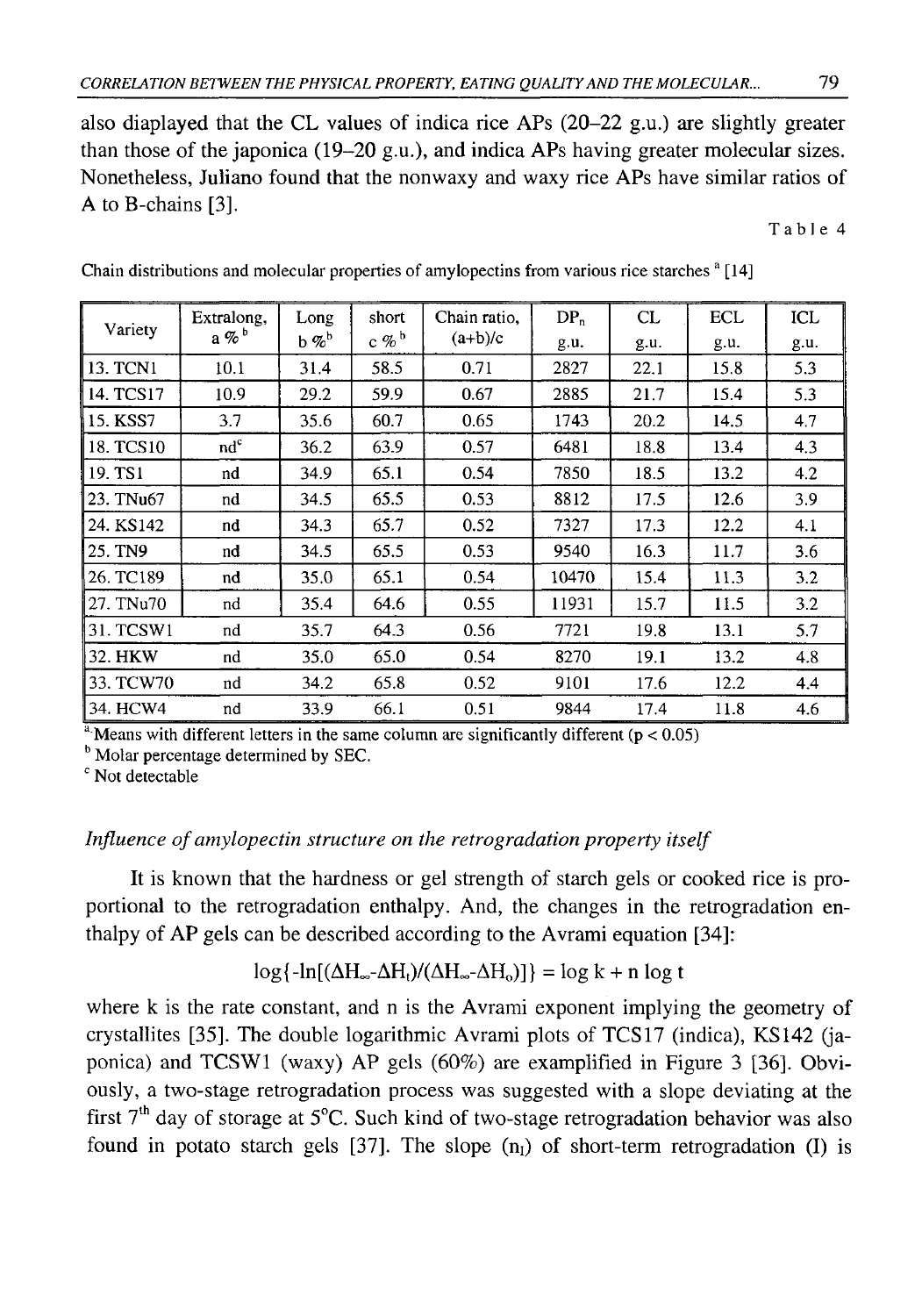TCS17 < TCSW1 < KS142, and those  $(n_{II})$  of the long-term (II) TCS17  $\approx$  TCSW1 < KS142.



Fig. 3. Changes in the retrogradation enthalpy of 60% rice amylopectin with aging time (at 5°C) according to the double logarithmic form of Avrami equation. ( $\Delta H_1 = \Delta H_{\infty}$ - $\Delta H_1$ ,  $\Delta H_2 = \Delta H_{\infty}$  -  $\Delta H_0$ , and  $\Delta H_0$ ,  $\Delta H_1$  and  $\Delta H_{\infty}$  are the retrogradation enthalpy changes at 0, t and infinite  $(t \rightarrow \infty)$  days

Correlation coefficients between the  $n_i$ ,  $k_i$ ,  $n_{\text{II}}$  and  $k_{\text{II}}$  values and the molecular properties of AP are tabulated in Table 5 [36]. For the short-term retrogradation stage the  $n<sub>l</sub>$  value significantly increased with increasing the molar fraction of short chain (c) and  $DP_n$ , and with decreasing the molar fraction of extralong chain (a), and  $(a+b)/c$ ratio, CL, ECL, and ICL. The  $k_1$  value increases with increasing the molar fraction of extralong chain (a), (a+b)/c ratio, CL, and ECL, and with decreasing the molar fraction of short chain (c) as well as  $DP_n$ . For the long-term retrogradation stage (II), the above molecular properties give insignificant influences on the  $n_{\text{II}}$ ; but increasing the a value or decreasing b value results in the greatening  $k<sub>II</sub>$  significantly.

Table 5

| Correlation coefficients between the two-stage retrogradation characteristics and molecular properties of |  |  |  |
|-----------------------------------------------------------------------------------------------------------|--|--|--|
| rice amylopectins <sup>a</sup> [36]                                                                       |  |  |  |

| Properties               | Short-term (stage I) |                      | Long-term (stage II) |                      |  |  |
|--------------------------|----------------------|----------------------|----------------------|----------------------|--|--|
|                          | $n_I$                | $k_1$                | $n_{\rm H}$          | $k_{\rm H}$          |  |  |
| Extraiong chain (a), $%$ | $-0.64$ <sup>*</sup> | $0.70^*$             | $-0.40$              | $0.59*$              |  |  |
| Long chain (b), %        | 0.41                 | $-0.58$              | 0.46                 | $-0.65$ <sup>*</sup> |  |  |
| Short chain (c), $\%$    | $0.72^*$             | $-0.68$ <sup>*</sup> | 0.29                 | $-0.44$              |  |  |
| $(a+b)/c$ ratio          | $-0.71$ <sup>*</sup> | $0.68*$              | $-0.29$              | 0.44                 |  |  |
| $DP_n$ , g.u.            | $0.75***$            | $-0.72$ <sup>*</sup> | 0.16                 | $-0.36$              |  |  |
| CL, g.u.                 | $-0.79$ **           | $0.61*$              | $-0.32$              | 0.42                 |  |  |
| ECL, g.u.                | $-0.82$ **           | $0.66*$              | $-0.24$              | 0.40                 |  |  |
| ICL, g.u.                | $-0.64$ <sup>*</sup> | 0.44                 | $-0.45$              | 0.40                 |  |  |

<sup>a</sup> Retrogradation levels determined by DSC on 60% amylopectin systems.

<sup>b</sup> Significant level: \*,  $p \le 0.05$ ; \*\*  $p \le 0.01$ ; \*\*\*  $p \le 0.001$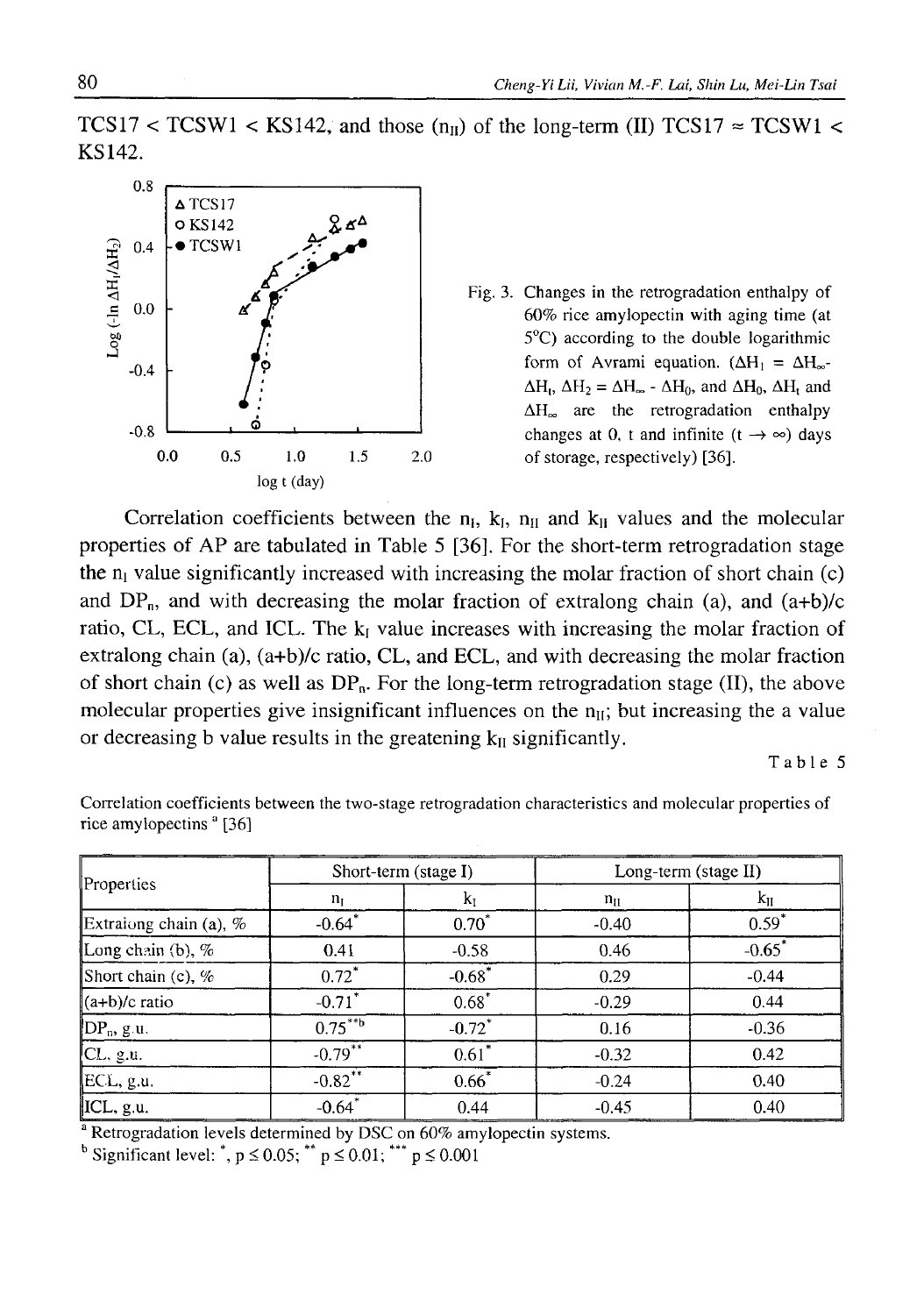Obviously, the molecular structure and chain distribution of APs significantly governs the geometry of crystallites and the retrogradation rate during short-term storage. While, the molecular chain distribution still influences the retrogradation rate of long-term storage. As comparing the results of Table 4 with the Table 1 and Figure 1, it is found that the high-AC rice (e.g. TCN1, TCS17 and KSS7), which having hard-gel property, high viscosity, and low stickiness, possesses the AP of a lower  $DP_n$ , higher CL and ECL, and higher (a+b)/c ratio, as compared with the low-AC. And, the proportion of extralong and long chains of AP would contribute greatly to the hardness caused by short-term retrogradation of the parent starch, flour or cooked rice. Based on the results of 8 varieties rice starch, Juliano and his coworkers [3, 38] also showed that the APs of waxy rices with high GT ( $\geq 75^{\circ}$ C) have larger molecular weights than those of rices with low GT. Hence, the harder texture of cooked rice products from high-GT waxy rices may be due to the higher molecular weight of their APs. Similarly, Shi and Seib [39] observed that AP retrogradation is directly proportional to the fraction of DP 16-30, and inversely to the fraction of DP 6-11. They also attributed a higher onset melting temperature and retrogradation enthalpy to a greater proportion of long chains (DP > 16) in the AP [39]. The positive correlation between the  $n_1$  and c value is consistent with the findings of Mua and Jackson [40, 41] that the corn AP with an intermediate to low  $M_w$  shows a marked retrogradation. Since the retrogradation enthalpy of starch is proportional to the amylopectin content and hardness [42], the above results further confirm the importance of the AP structure in the eating quality of cooked rice or rice products.

# **Correlations between the fine structure of amylose and the physical property of parent starches**

### *Fine structure of rice amylose*

Generally, rice amylose (AM) consists of 40-67 wt% linear and 33-60 wt% branched fractions [9]. The molecular properties of AM molecules fractionated from Taiwan indica and japonica rice were examined by size-exclusion chromatography and are tabulated in Table 6 [13, 15-16], where the FI and F2 represent high and lowmolecular-weight subfractions respectively. It is shown that the  $DP_n$  and CL are in the range of 987-1225 and 276-430 g.u., respectively, for both indica and japonica AMs. These results are somewhat different from those of Hizukuri and his coworkers [12, 43, 44] on 7 varieties of AMs from other rice cultivars, of which the  $DP_n$  is 532–910 g.u.(linear chains) or 1130-1660 g.u. (branched chains) and the CL 101-250 g.u, depending on the recrystallization condition [12]. In addition, the  $DP_n$  and CL of subfraction F1 (Table 6) appear to be fairly higher for the indica AM  $(1486-2011)$  and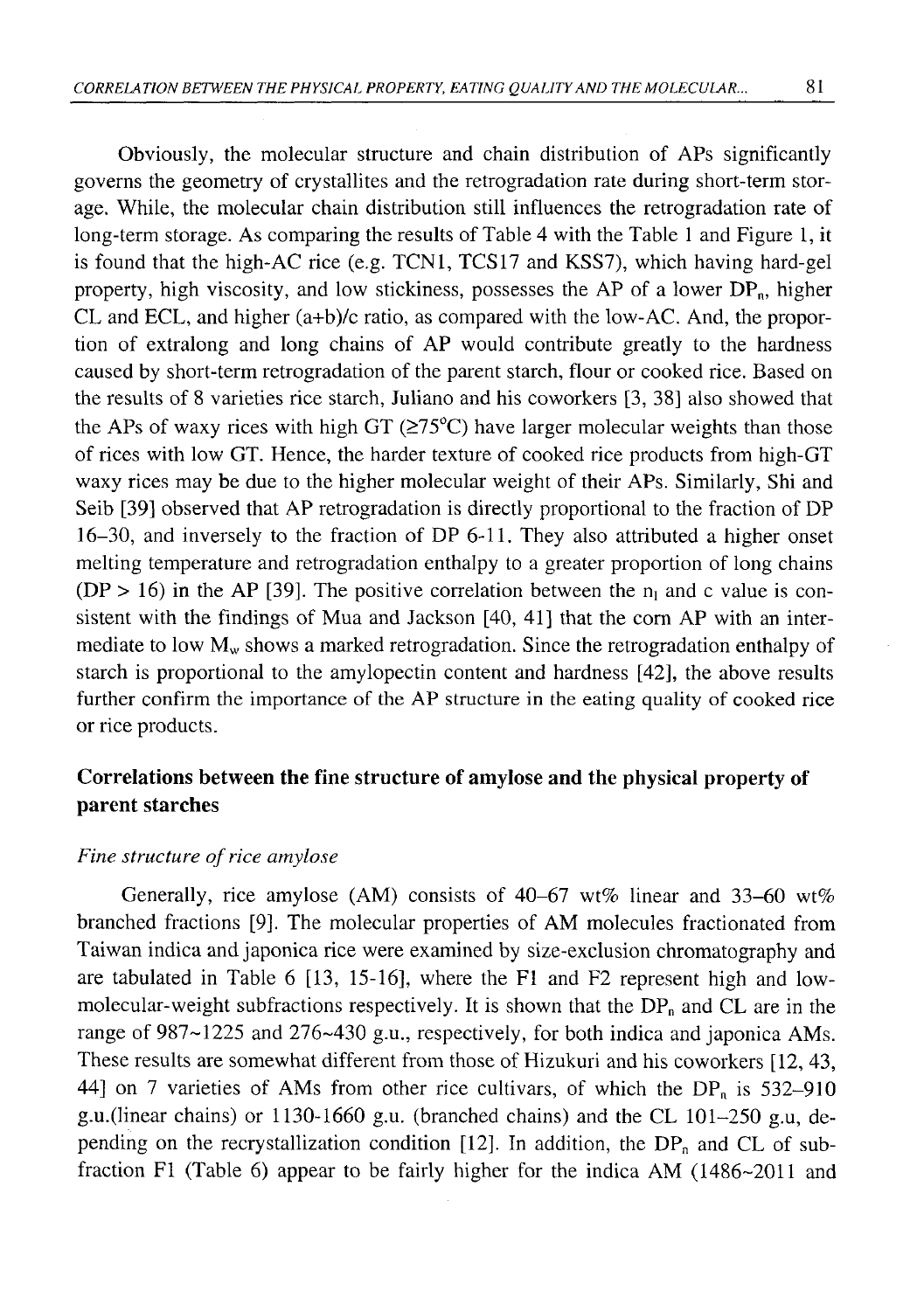$324 \sim 385$  g.u.) than for the japonica  $(1472 \sim 1696)$  and  $247 \sim 317$  g.u. respectively). While, the DP<sub>n</sub> and CL of subfraction F2 (353–441 g.u. and 152–309 g.u. respectively) are comparable for both varieties. These results are also somewhat different from the data of Hizukuri [50] that the  $DP_n$  and CL are 2230 and 330 g.u. for the F1, 1670 and 520 g.u. for the F2, and 410 and 295 g.u for the F3 subfraction, respectively. Among the AM molecules examined, the CL of indica AMs is not certainly greater than the japonica, also disagreeing with the reports of Juliano [9].

Table 6

| Variety   | Whole AM |     |        | F1 subfraction | F <sub>2</sub> subfraction |     |  |
|-----------|----------|-----|--------|----------------|----------------------------|-----|--|
|           | $DP_{n}$ | CL  | $DP_n$ | CL             | $DP_n$                     | CL  |  |
| 13. TCN1  | 1135     | 335 | 2011   | 347            | 378                        | 252 |  |
| 14. TCS17 | 1225     | 276 | 1623   | 324            | 353                        | 168 |  |
| 15. KSS7  | 1075     | 430 | 1486   | 364            | 436                        | 291 |  |
| 18. TCS10 | 1160     | 393 | 1776   | 385            | 437                        | 309 |  |
| 19. TS1   | 1157     | 402 | 1665   | 340            | 409                        | 241 |  |
| 23. TNu67 | 1004     | 287 | 1472   | 294            | 441                        | 152 |  |
| 26. TC189 | 1114     | 333 | 1696   | 298            | 373                        | 266 |  |
| 27. TNu70 | 1204     | 365 | 1533   | 247            | 447                        | 248 |  |
| 28. TG9   | 987      | 332 | 1578   | 317            | 401                        | 267 |  |

Molecular properties of rice amylose fractions and subfractions<sup>a</sup>

<sup>a</sup> Data in glucose unit were obtained from [13, 15-16].

## *Influence of amylose structure and swelling-solubility property on the rheological property of starch*

Since the tan  $\delta$  and  $G'$  values are highly correlated with the stickiness and hardness of cooked rice [45], correlating the dynamic rheological and swelling-solubility properties of starch systems (30%) [18] to the molecular properties of amylose fractions [13, 15-16] were interested. Table 7 exhibits that the swelling power (SP), storage modulus and loss tangent at 95°C (G'<sub>95</sub> and tan  $\delta_{95}$ ) during gelatinization, and the G' and tan  $\delta$  at 25°C (G'<sub>25</sub> and tan  $\delta_{25}$ ) as well as the exponent (n<sub>G'25</sub>) of starch concentration ( $G'_{25} \propto C^{n}$ ) on retrogradation are significantly correlated with AC. Increasing AC tends to reduce the SP, tan  $\delta_{95}$  and tan  $\delta_{25}$  (p < 0.05), and to increase the G'<sub>95</sub>, G'<sub>25</sub> and  $n_{G<sub>25</sub>}$  (p < 0.01). Interestingly, these rheological parameters are insignificantly correlated with the  $DP_n$  and CL of amylose and its subfractions. And, the water soluble index (WSI) on gelatinization is mainly influenced by the  $DP_n$  of F2 subfraction (low-DP fraction), instead of AC. The lower the  $DP_n$  of F2, the higher is the WSI.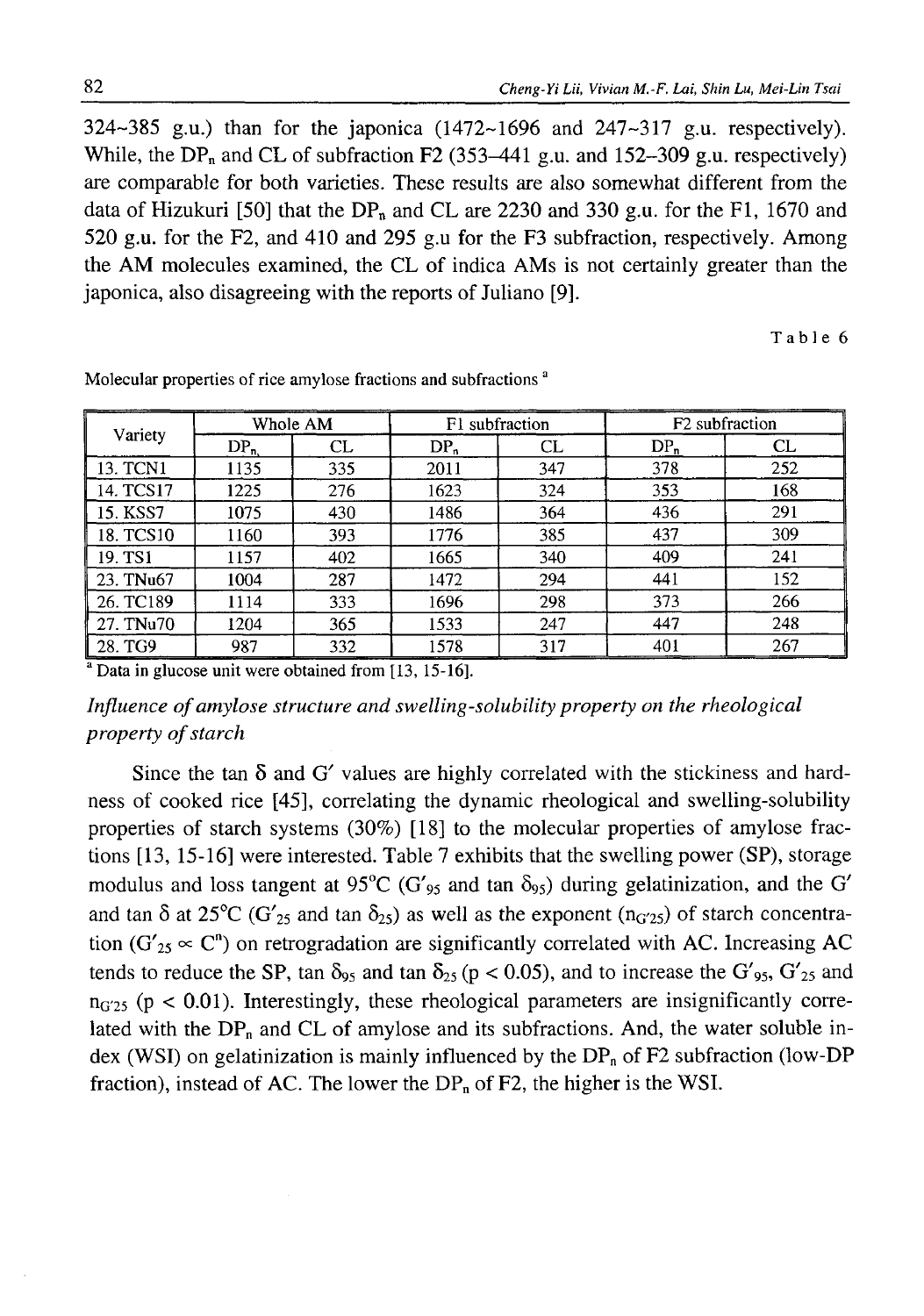### Table 7

|            |            | Gelatinization       |                    | Retrogradation         |           |                      |                       |
|------------|------------|----------------------|--------------------|------------------------|-----------|----------------------|-----------------------|
| Property   | <b>SP</b>  | WSI                  | $G'$ <sub>95</sub> | $\tan \delta_{\rm q5}$ | $G'_{25}$ | $\tan \delta_{25}$   | $n_{G'25}^{\qquad b}$ |
| AM content | $-0.82***$ | 0.57                 | $0.90***$          | $-0.71$ <sup>*</sup>   | $0.90***$ | $-0.74$ <sup>*</sup> | $0.88***$             |
| $AM-DPn$   | $-0.11$    | $-0.11$              | 0.06               | $-0.46$                | $-0.08$   | 0.09                 | $-0.12$               |
| AM-CL      | 0.04       | $-0.66$              | $-0.38$            | $-0.14$                | $-0.27$   | 0.12                 | $-0.67$               |
| $AMF1-DPn$ | $-0.41$    | 0.48                 | 0.38               | 0.23                   | $-0.28$   | 0.20                 | $-0.36$               |
| AMF1-CL    | $-0.56$    | $-0.07$              | 0.32               | $-0.24$                | 0.32      | $-0.45$              | $-0.09$               |
| $AMF2-DPn$ | 0.19       | $-0.83$ <sup>*</sup> | $-0.57$            | 0.19                   | $-0.37$   | 0.35                 | $-0.54$               |
| AMF2-CL    | 0.13       | $-0.53$              | $-0.38$            | $-0.14$                | $-0.41$   | 0.20                 | $-0.75$               |

Correlation coefficients between the physical properties of rice starches and the molecular properties of their amylose fractions<sup>a</sup>

<sup>a</sup> Correlation coefficients obtained by correlating the data of [15, 16] to the [18].

<sup>b</sup> Exponents of starch concentration (G'<sub>25</sub> - C<sup>n</sup>) relationships, where C is starch concentration.

Significant level:  $^{*}$  p  $\leq$  0.05;  $^{**}$  p  $\leq$  0.01;  $^{***}$  p  $\leq$  0.001.

Sharp [44] has present close relationships between the rapid viscosity analyzer (RVA) and standard Bradender viscoamylographic indices. Hence, the correlation between RVA parameters of starch systems (8%) [18] and the molecular property of amyloses [15-16] as well as the swelling-solubility property of starch itself [18] were analyzed. The RVA parameters examined (Table 8) include  $T<sub>o</sub>$  (onset temperature of viscosity increase),  $T_p$  (temperature of peak viscosity), P (paste viscosity at 95 $^{\circ}$ C), H (holding viscosity at 95°C for 4 min), P-H (difference between P and H), C (cold viscosity at 35 $^{\circ}$ C), C-H (difference between C and H) and F (final viscosity at 35 $^{\circ}$ C for 5 min). And, the swelling-solubility properties of rice starch systems (1%) at 95 $\degree$ C include SP (swelling power), WSI (water soluble index), BV (blue value) and  $\lambda_{\text{max}}$ (maximum wavelength). The apparent AC, ins. AC (hot-water-insoluble AC) and lipid-AC (the amount of amylose binding with lipid) [18] were also involved. The correlation coefficients (Table 8) suggest that the  $AC$ , ins.  $AC$ , lipid- $AC$  and swellingsolubility properties gives significant effects on most of the RVA parameters. But, the molecular structure of amylose and its subfractions give a negligible effect on the RVA properties, in agreement with the dynamic rheological parameters. This implies that the swelling property of starches, which principally caused by AP molecules, is more important for the rheological characteristics and consequently texture of rice starch systems.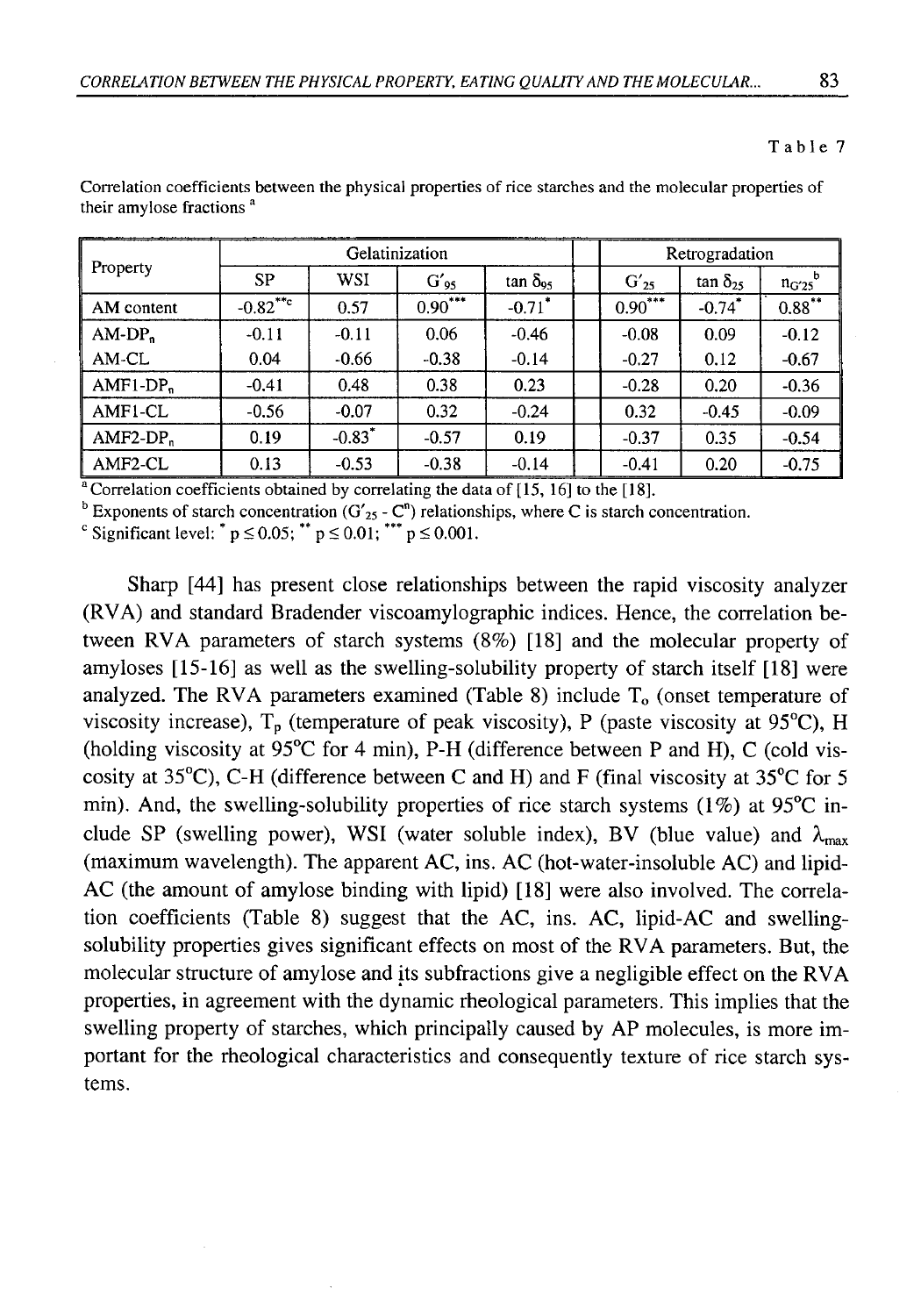#### Table 8

| Property               | $T_{o}$     | $T_p$      | P                    | H       | $P-H$                 | C                    | $C-H$                | F                     |
|------------------------|-------------|------------|----------------------|---------|-----------------------|----------------------|----------------------|-----------------------|
| App. AC                | $0.69*^{b}$ | $0.71^*$   | $-0.56$              | 0.61    | $-0.88$ <sup>**</sup> | $0.88***$            | $0.89***$            | $0.89^{**}$           |
| $\ln S$ . AC           | 0.60        | 0.63       | $-0.53$              | 0.52    | $-0.81$ <sup>**</sup> | $0.90***$            | $0.93***$            | $0.91$ <sup>***</sup> |
| Lipid-AC               | $0.76*$     | $0.96***$  | $-0.75$ *            | 0.20    | $-0.86$ **            | $0.68*$              | $0.75*$              | $0.68*$               |
| AM-DP <sub>n</sub>     | 0.19        | $0.85*$    | 0.56                 | 0.59    | 0.24                  | 0.53                 | 0.46                 | 0.48                  |
| AM-CL                  | 0.49        | $-0.12$    | $-0.12$              | 0.03    | $-0.24$               | 0.06                 | 0.05                 | 0.02                  |
| $AMF1-DPn$             | $-0.06$     | 0.05       | 0.67                 | 0.41    | 0.65                  | $-0.02$              | $-0.15$              | $-0.07$               |
| AMF1-CL                | 0.71        | $-0.42$    | 0.13                 | 0.45    | $-0.32$               | 0.47                 | 0.44                 | 0.47                  |
| $AMF2-DPn$             | $-0.15$     | $-0.30$    | $-0.59$              | $-0.58$ | $-0.32$               | $-0.36$              | $-0.27$              | $-0.35$               |
| AMF2-CL                | 0.41        | $-0.34$    | 0.46                 | 0.29    | 0.42                  | $-0.13$              | $-0.27$              | $-0.23$               |
| <b>SP</b>              | $-0.69*$    | $-0.97***$ | $0.72^*$             | $-0.30$ | $0.89***$             | $-0.73$ <sup>*</sup> | $-0.78$ <sup>*</sup> | $-0.73$ <sup>*</sup>  |
| WSI                    | 0.34        | 0.53       | $-0.38$              | 0.26    | $-0.52$               | $0.74$ *             | $0.81***$            | $0.75^*$              |
| <b>BV</b>              | 0.66        | $0.94***$  | $-0.77$ <sup>*</sup> | 0.17    | $-0.87***$            | $0.67*$              | $0.75^*$             | $0.68^*$              |
| $\lambda_{\text{max}}$ | $0.67*$     | $0.98***$  | $-0.73$ <sup>*</sup> | 0.17    | $-0.83***$            | 0.63                 | $0.70^*$             | 0.63                  |

Correlation coefficients between rapid viscosity analyzer indices and physicochemical properties of rice starches<sup>a</sup>

<sup>a</sup> Correlation coefficients obtained by correlating the data of [15-16] to [18].

<sup>b</sup> Significant level:  $^*$  p  $\leq$  0.05;  $^{**}$  p  $\leq$  0.01;  $^{***}$  p  $\leq$  0.001

### **Conclusion**

Generally, the apparent AC or hot-water-insoluble AC has notable effects on the rheolgical properties and texture of rice starches, flours and rice products. However, the granular rigidity, which resulting from the arrangement of AP and AM molecules, appears to be another important factor responsible for the change in the rheological and eating characteristics. Between these two molecules, the molecular structure of AP shows a more close correlation to the rheological properties interested, possibly due to that AP is the principal component of starch. However, for the pasting property of rice starches and flours, AM and AP molecules would be of the same importance, since the combination of longer-chain AP and the intermediate-molecular-weight AM may synergistically increase the pasting viscosity as in the case of com starch [47]. Nonetheless, since the gelatinization and retrogradation mechanisms of starches are quite complicated, further studies on the relationships between the granular structure of starch composite and the dynamic rheological indices as well as the eating quality of rice products are required.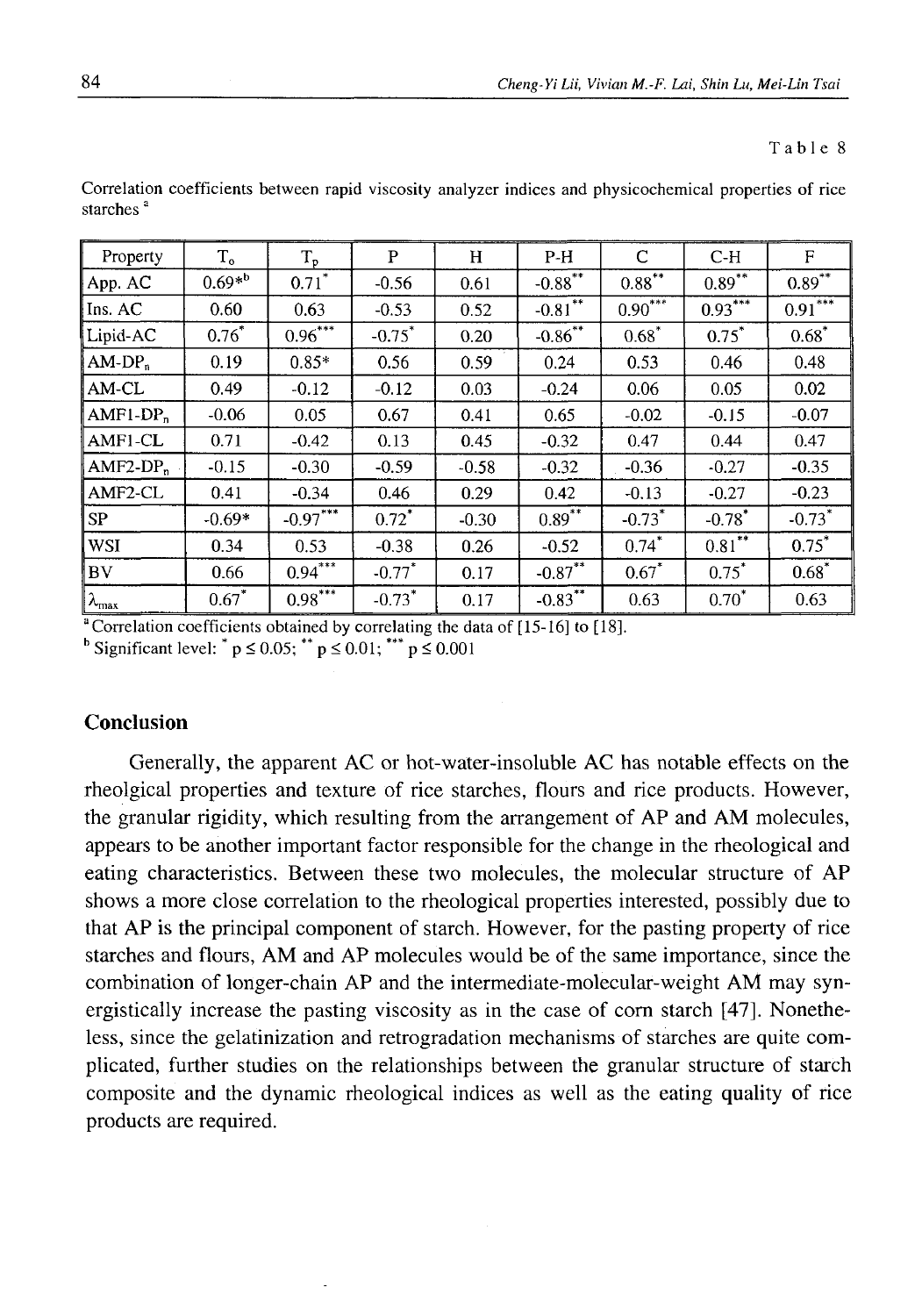#### **REFERENCE**

- [1] Juliano B.O.: Starch: Chemistry and Technology, 2nd ed., Academic Press, New York, 1984, 507- 528.
- [2] Song S., Hsu A.-N., Hong M.-C.: Rice Grain Quality. Proc. Symp. TDAIS, S. Song and M.-C. Hong, eds. Taichung District Agricultural Improvement Station, Changhua, Taiwan, 1988.
- [3] Juliano B.O.: J. Jap. Soc. Starch Sci., 29, 1982, 305-317.
- [4] Bhattacharya K.R., Sowbhagya C.M., Indudhara Swamy Y.M.: J. Food Sci., 47, 1982, 564-569.
- [5] Lii C.-Y., Chang Y.-H.: Symposium of rice quality in Taiwan, 1988, 31-43.
- [6] Radhika Reddy K., Subramanian R., Zakiuddin Ali S., Bhattacharya K.R.: Cereal Chem., 71, 1994, 548-552.
- [7] Sandhya Rani M.R., Bhattacharya K.R.: J. Text. Stud., 26, 1995, 587-598.
- [8] Juliano B.O.: Rice: Chemistry and Technology, 1985, 443-524.
- [9] Juliano B.O.: Cereal Foods World, 43, 1998, 207-221.
- [10] Chinnaswamy R., Bhattacharya K.R.: Starch/Stärke, 38, 1986, 51-57.
- [11] Radhika Reddy K., Zakiuddin Ali S., Bhattacharya K.R.: Carbohydr. Polym., **22,** 1993, 267-275.
- [12] Hizukuri S., Shirasaka K., Juliano B.O.: Starch/Stärke, 35, 1983, 348-350.
- [13] Tseng Y.-H.: MS thesis. National Taiwan University, Taiwan, 1996.
- [14] Lu S., Chen L.-N., Lii C.-Y.: Cereal Chem., 74, 1997, 34-39.
- [15] Huang R.-M., Tseng J.-Y., Lii, C.-Y.: Food Sci. (Chinese), 25, 1998a, 210-221.
- [16] Huang R.-M., Tseng J.-Y., Lii C.-Y.: Food Sci. (Chinese), 25, 1998b (accepted).
- [17] Lii C.-Y., Lai M.-F., Tsai M.-L.: Food. Technology. Quality. (Poland), 2 (7), 1996, 27-53.
- [18] Tsai M.-L.: Ph.D. dissertation. National Taiwan University, Taiwan, 1997.
- [19] Lii C.-Y. Chang S.M., Yang H.L.: Bull. Inst. Chem., Academia Sinica, 33, 1986, 55-62.
- [20] Chang S.-M., Lii, C.-Y.: Bull. Inst. Chem., Academia Sinica, 32, 1985, 57-61.
- [21] Wu et al.: J. Chinese Agric. Chem. Soc., **30,** 1992, 337-348.
- [22] Huang R.-M., Lii C.-Y.: J. Chinese Agric. Chem. Soc., 28, 1990, 267-275.
- [23] Lu S., Wu S.-J., Lii C.-Y.: Food Sci. (Chinese), 15, 1988, 280-286.
- [24] Huang R.-M., Lii, C.-Y.: Cereal Chem., 71, 1994, 202-207.
- [25] Lin S.-Y., Lii, C.-Y.: J. Chinese Agric. Chem. Soc., **33,** 1995, 482-493.
- [26] Lii C.-Y., Shao Y.-Y., Tseng K.-H.: Cereal Chem., 72, 393-400.
- [27] Council of Agriculture, Executive Yuan: Rice Varieties in Taiwan, Taiwan, 1987.
- [28] Lin S.-Y., Lii, C.-Y.: Food Sci. (Chinese), **22,** 1995, 407-418.
- [29] Yang C.-C., Lai H.-M., Lii C.-Y.: Food Sci. (Chinese), 14, 1987, 212-221.
- [30] Chang Y.-H., Chu L.-W., Su N.-C.: Food Sci. (Chinese), 23, 1996, 739-751.
- [31] Sandhya Rani M.R., Bhattacharya K.R.: J. Texture Stud., 20, 1989, 127-137.
- [32] Lii C.-Y., Tsai M.-L., Tseng K.-H.: Cereal Chem., 73, 415-420.
- [33] Hizukuri S.: Carbohydrates in Food, New York., 1996, 347-429.
- [34] Avrami M.: J. Chem. Phys., 8, 1940, 212-224.
- [35] Sperling L.H.: Introduction to Physical Polymer Science, New York, 1993, 232-235.
- [36] Lii C.-Y., Lu S., Lai V. M.-F., Chen L.-N.: J. Cereal Sci. (submitted).
- [37] MitaT.: Carbohydr. Polym., 17, 1992, 269-276.
- [38] Juliano B.O., Villareal, R.M.: Starch/Stärke, 39, 1987, 298-301.
- [39] Shi Y.-C., Seib, P.A.: Carbohydr. Polym., 26, 1995, 141-147.
- [40] Mua J.P., Jackson D.S: J. Agric. Food Chem., 45, 1997, 3848-3854.
- [41] Mua J.P., Jackson D.S.: J. Cereal Sci., 27, 1998, 157-166.
- [42] Wootton M., Mahdar D.: Starch/Stärke, 45, 1993, 295-299.